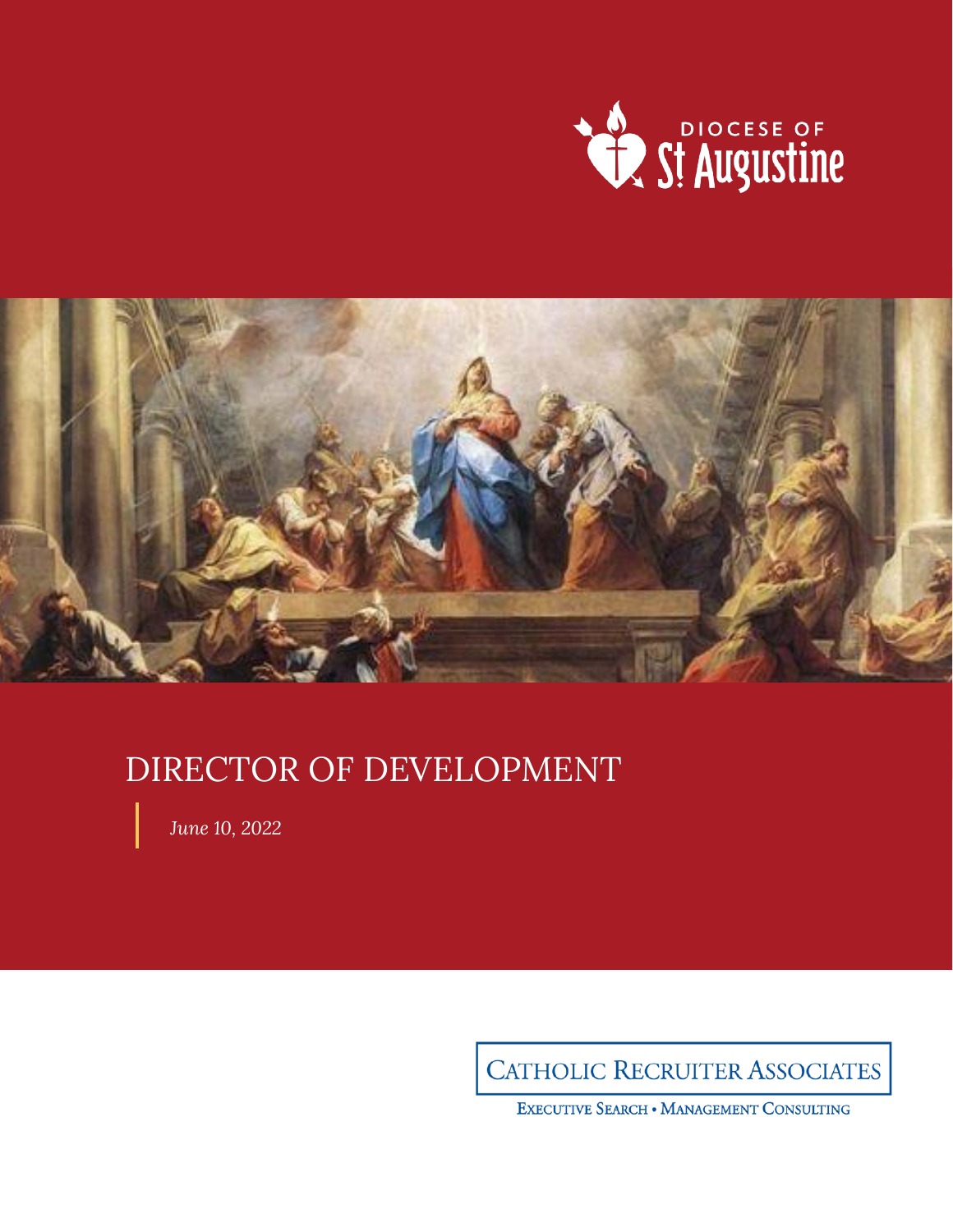

## BACKGROUND

The [Diocese of St. Augustine,](https://www.dosafl.com/) founded in 1870, is home to nearly 150,000 Catholics. On May 24<sup>th</sup>, 2022 Pope Francis appointed Father **[Erik Pohlmeier](https://www.dosafl.com/wp-content/uploads/2022/05/fact-sheet-pohlmeier-2022.pdf)** of the Diocese of Little Rock to succeed Bishop Felipe Estevez who is retiring after eleven years of good and faithful service to the faithful of the diocese.

**Position:** Director of Development **Reports To:** Chief Financial Officer/Secretariat for Temporal Goods

#### General Summary:

The Director of Stewardship & Development provides forward-thinking strategic leadership to successfully implement a comprehensive development program to support the mission of the Diocese of St. Augustine by actively seeking the financial resources and funding opportunities needed to support and advance the Church's pastoral programs and ministries. The Director's primary focus is on major gifts (80%) and leading the strategic direction for the Bishop's Annual Stewardship Appeal, grants, building effective relationships with donors, and ensuring ongoing guidance, education, resources, and leadership training to clergy and laity in the areas of charitable giving, fundraising, and stewardship. The Director supervises the personnel of the Stewardship and Development office.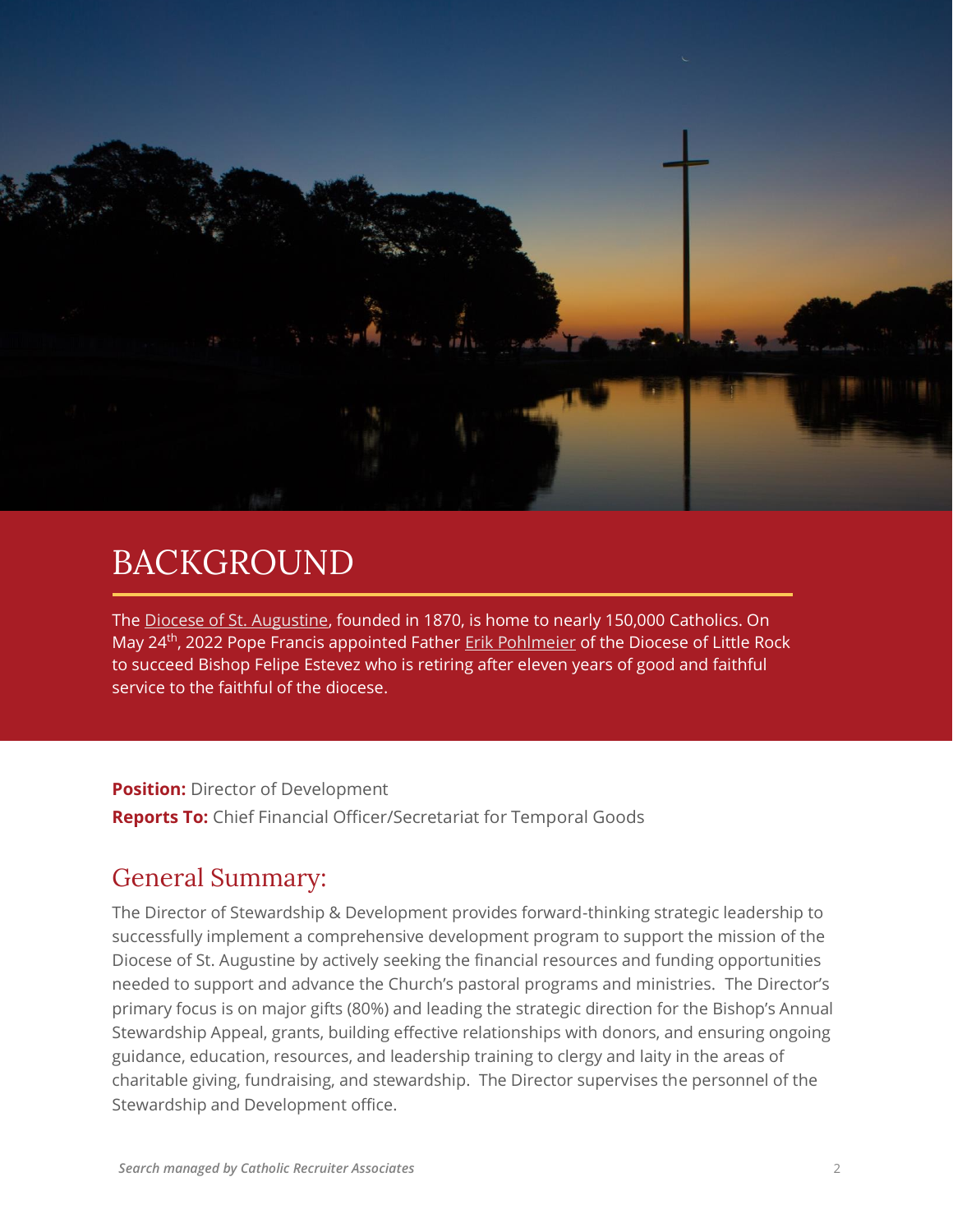#### Duties and Responsibilities

- Plans, designs, implements, coordinates, and manages a three-year annual comprehensive development plan that describes the development mission of the diocese as well as goals and objectives for various development programs consistent with the Bishop's vision and diocesan objectives. This development program shall include but not necessarily be limited to major gifts, Bishop's Annual Stewardship Appeal, Planned Giving, and endowment program.
- Grows the individual major gifts program including identification, cultivation, and solicitation of major gifts; manages a portfolio of qualified major gift prospects; maintains current donors and builds on the individual donor base; and meets the diocese's major gift fundraising goals as established with his/her supervisor and the Episcopal Vicar of Finance and Development.
- Advises his/her supervisor, the Bishop, the Episcopal Vicar for Development & Finance, and the appropriate advisory boards on all issues related to development, while providing comprehensive, accurate, and timely status reports on performance, financial updates, goals, initiatives, and the success of the campaigns as well as building support for future strategy.
- Oversees all planning of donor appreciation events in coordination with the Bishop and Episcopal Vicar.
- Works cooperatively and diligently with professionals in the technology arena, legal, planning, trust, investment, and marketing fields to involve them in the development activities of the diocese to achieve successful outcomes.
- Serves the Bishop, priests, and all parishioners to enhance the expansion of resources necessary for the ministries of the Diocese of St. Augustine. Activities include building constituent relationships through various contacts and events.
- Provides consultative advice, support, materials, tools, publications, education/training to parishes and other diocesan institutions in Stewardship rooted in Baptism and Christian discipleship so that they can develop their own development, fundraising, and capital campaign initiatives, and increased giving and stewardship programs that are right for their own unique needs based on their available personnel and volunteers.
- Maintains a high degree of professionalism and credibility with the diocesan staff, department heads, clergy, the public, and all media through knowledge, forthrightness, and truthfulness, with a high focus on building effective and positive relationships.
- Performs other related duties as assigned.

### Knowledge, Skills, and Abilities

- Bachelor's Degree in Marketing, Communications, Public Relations, Business Administration or Non- Profit Administration or related field. Certified Fund-Raising Executive credential or equivalent preferred.
- Minimum of five years of progressive development experience overseeing successful fundraising programs; three or more years in stewardship education is a plus; experience of setting and administering departmental and campaign budgets within a large, complex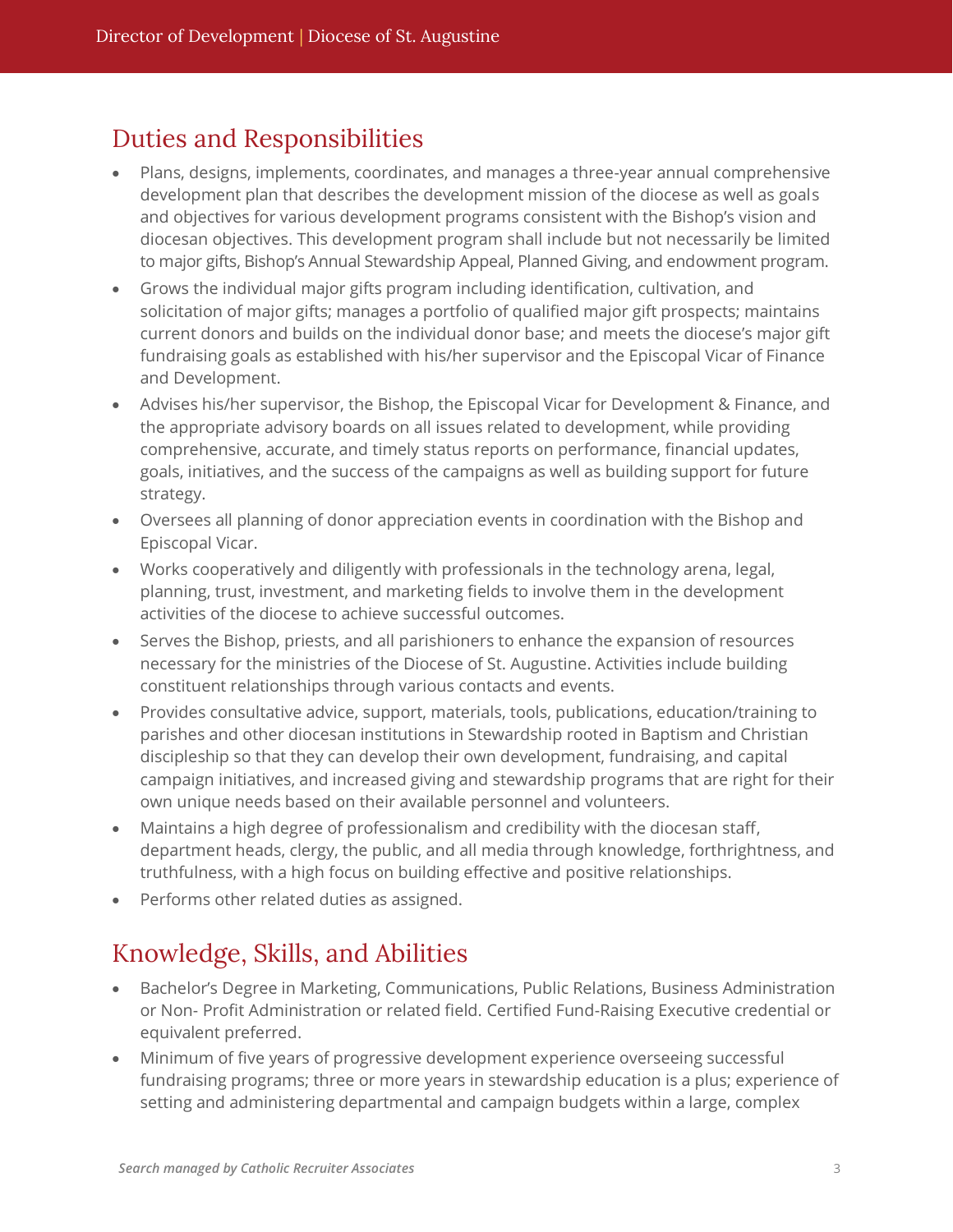organization, preferably the Catholic Church, with some work at diocesan level; personal track record of integrity in fund raising and building successful development operations. Demonstrated ability to identify, cultivate, solicit, and steward individual donors, corporations and foundations.

- Familiarity and fluency with the use of technology and the ability to know how to team with others to creatively use technology in development and stewardship, marketing, media relations, and to continually stay abreast of how other organizations, particularly dioceses use of technology, marketing, and the media to communicate, reach donors, and allow for ease-of-donation/giving, etc.
- Candidate must be a practicing Roman Catholic possessing the ability to respect, promote, accommodate, and not conflict with the mission, moral and social teachings, doctrines, and laws of the Roman Catholic faith and must be a Catholic in good standing with the Church.
- Must have at least three (3) years of supervisory, management, and leadership experience; preferably in a Catholic environment. Must have a collaborative style; proven team builder with effective employee-relations skills. Proven ability to lead and motivate teams through recognition, participation, and delegation. A leadership style that is approachable, engaging, as well as results and action-oriented
- Pursues this ministry with energy, drive, and a need to produce results, especially in the face of resistance or setbacks. Must be flexible, self-confident, assertive, and persuasive.
- Required to have excellent presentation, verbal and written communication skills, skilled at public speaking. Ability to produce concise reports and recommendations, make presentations to varied groups, and articulate and inspire commitment to a shared vision.
- Must be a goal oriented and self-motivated individual who can demonstrate accountability, initiative, creativity and focus in a rapidly changing and intellectually stimulating environment. Must be able to organize and prioritize work, be proactive, resolve complex problems, follow through, and simultaneously manage multiple priorities.
- Ability to respect and value the cultural richness that makes up the Church and society and strives to celebrate commonalities and differences among various groups.
- Must be able to maintain confidential information, exercise good judgment and work independently as well as in a team environment; excellent supervisory and interpersonal skills is required.
- Exercises considerable independence and judgment with a high level of confidentiality.
- Must successfully pass the required criminal background check prior to employment and every five years.
- Proficient with information technology including Microsoft Office Suite, social media usage, web site contributor level should be proficient.
- Continues ongoing professional development.
- Previous experience managing a staff of 3-5.

#### Certificates & Licenses

- Certified Fundraising Executive credential preferred
- Valid driver's license